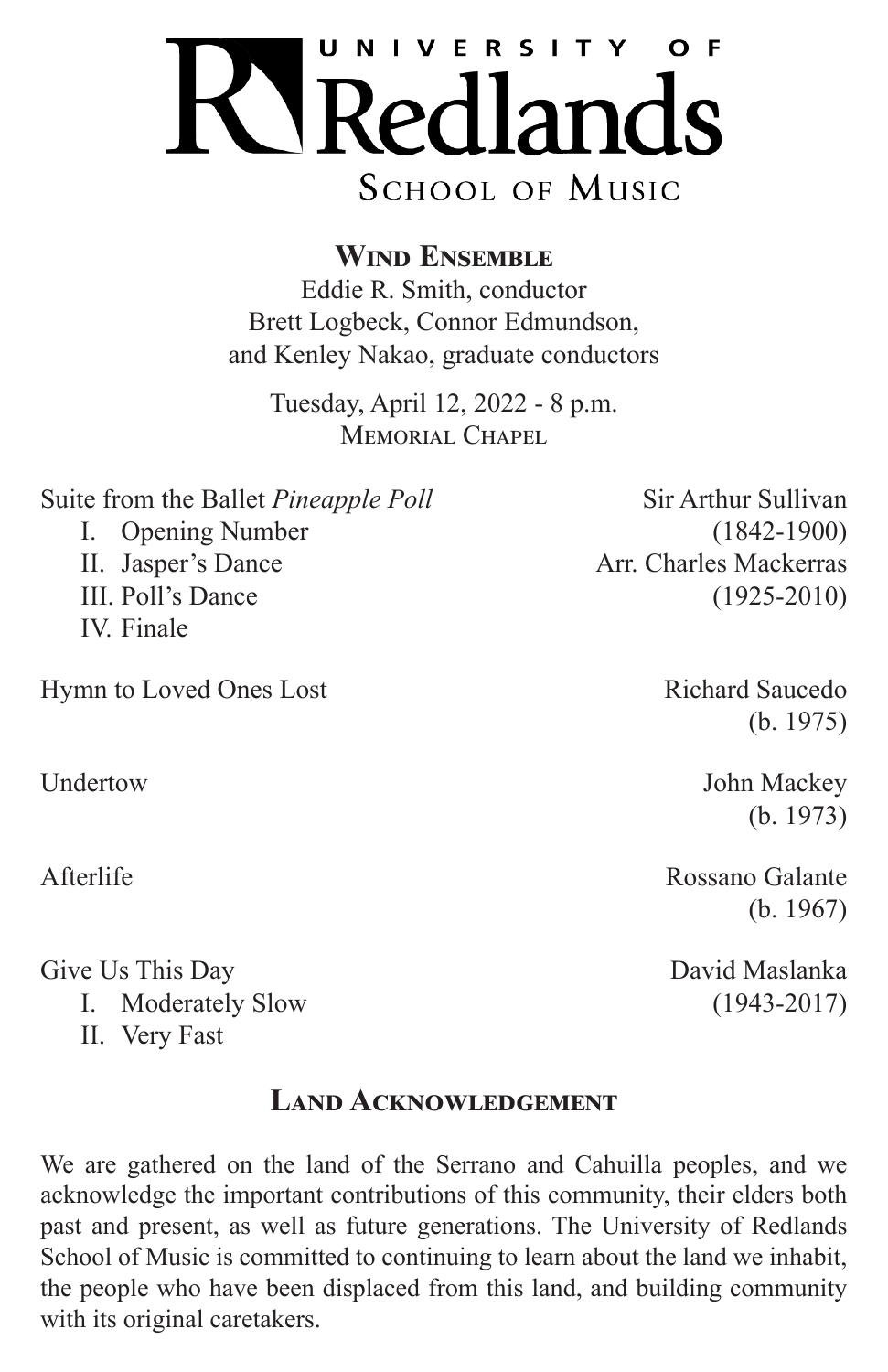## **Program Notes**

Suite from the Ballet Pineapple Poll Sir Arthur Sullivan

Arr. Charles Mackerras

Arthur Sullivan is renowned for his musical genius particularly in musical theater. This suite of four movements is entirely based on the music of Arthur Sullivan and was compiled and arranged by Charles Mackerras as number 768 in Chappell's Army Journal. Created from operatic material, it exemplifies the vivid diversity found within the Army Journal collection. The whimsical nature of this suite is consistent with Sullivan's musically satirical style.

This work is a musical spoof of Gilbert and Sullivan operettas. The movements of this arrangement are: No.1 – Opening Number, No. 2 – Jasper's Dance, No. 3 - Poll's Dance and, No. 4 – Finale. Each measure of the wind work, even transitional material, is drawn from some opera or another. Enjoy!

Hymn to Loved Ones Lost Richard Saucedo

Hymn to Loved Ones Lost encapsulates the broad spectrum of feelings we experience when we lose someone dear to us. Saucedo wrote this piece to capture the whirlwind of emotions he felt after losing his parents and brother. The silent grief, sense of absence, frustration, and anger of loss are all depicted in this chorale-style work for wind ensemble. Its reverent, yet dissonant chorale melody opens the piece, followed by sections that move melodically upward, never quite reaching their destination. Tension and emotions run high as the work becomes denser. At long last, the feelings overflow in an outburst of rage as the ensemble reaches the peak of their crescendo. The piece ends with a haunting chord sustained by the upper woodwinds, a remnant echo of the grief that still lingers even after the initial loss.

Undertow roars to life through energized melodic cycles. The waves of sound wash away into currents of percussive ostinatos, with alternating metric patterns and charged dissonance agitating the emanating motion of the piece. This ever-shifting musical ocean follows the pattern of the tides in

# Undertow John Mackey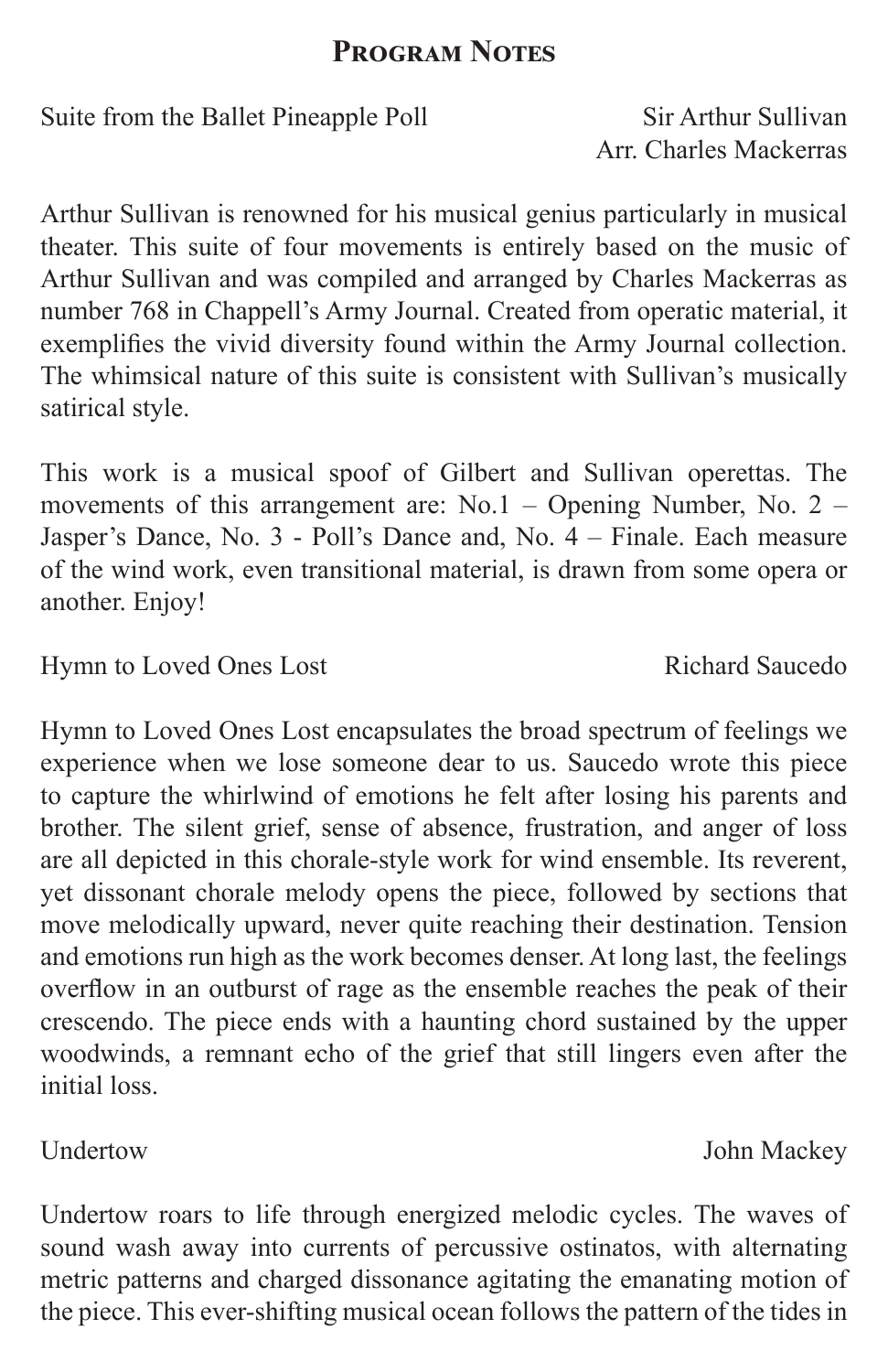repetitive pulsations of thematic and counter melodic material, generation a push and pull that relentlessly drives the work forward to its dynamic finale.

"Since the beginning of time man has pondered what happens to our physical body when our physical body dies. Some believe we go to Heaven. Others doubt its existence entirely. Then there are those who have had near death experiences and live to tell their stories. This composition starts delicately as peacefulness returns to the soul. It intensifies as we approach our new consciousness, constantly modulating between the two as we gain knowledge of our new surroundings." - Program notes by the Composer

# Give Us This Day David Maslanka

"The words "Give us this day" are, of course, from the Lord's Prayer, but the inspiration for this music is Buddhist. The composer states he read a book by the Vietnamese Buddhist monk Thich Nhat Hanh (pronounced Tick Not Hahn) entitled For a Future to be Possible. His premise is that a future for the planet is only possible if individuals become deeply mindful of themselves, deeply connected to who they really are. While this is not a new idea, and something that is an ongoing struggle for everyone, in my estimation it is the issue for world peace. For me, writing music, and working with people to perform music, are two of those points of deep mindfulness.

Music makes the connection to reality, and by reality I mean a true awakeness and awareness. Give Us This Day gives us this very moment of awakeness and aware aliveness so that we can build a future in the face of a most dangerous and difficult time.

I chose the subtitle "Short Symphony for Wind Ensemble" because the music isn't programmatic in nature. It has a full-blown symphonic character, even though there are only two movements. The music of the slower first movement is deeply searching, while that of the highly energized second movement is at times both joyful and sternly sober. The piece ends with a modal setting of the chorale melody "Vater Unser in Himmelreich" (our Father in Heaven), no. 110 from the 371 Four-part chorales by Johann Sebastian Bach."

- Program notes by the Composer

# Afterlife Rossano Galante